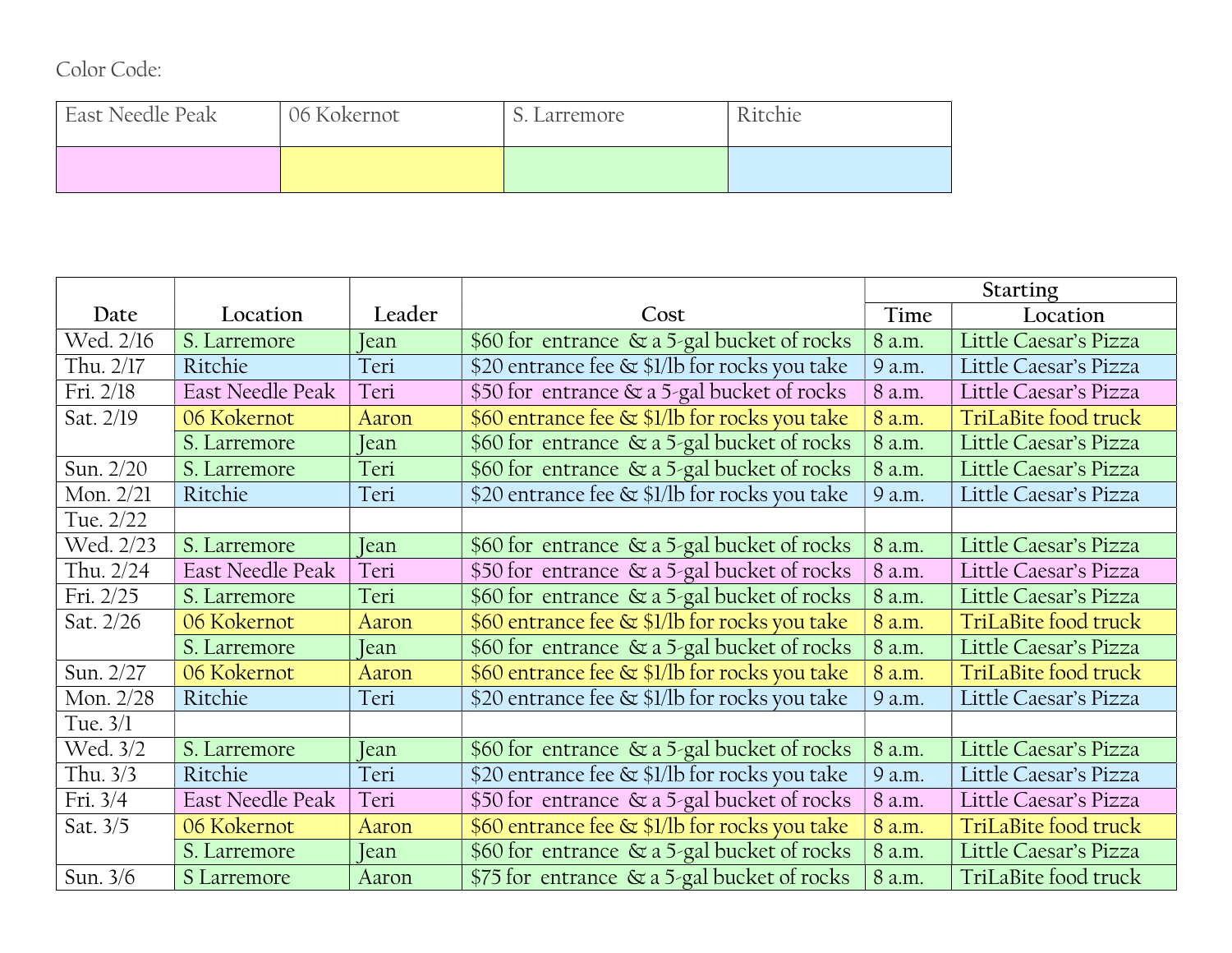| Mon. 3/7    | Ritchie          | Teri  | \$20 entrance fee & \$1/lb for rocks you take | 9 a.m.    | Little Caesar's Pizza |
|-------------|------------------|-------|-----------------------------------------------|-----------|-----------------------|
| Tue. 3/8    |                  |       |                                               |           |                       |
| Wed. 3/9    | S. Larremore     | Jean  | \$60 for entrance & a 5-gal bucket of rocks   | 8 a.m.    | Little Caesar's Pizza |
| Thu. 3/10   | Ritchie          | Teri  | \$20 entrance fee & \$1/lb for rocks you take | 9 a.m.    | Little Caesar's Pizza |
| Fri. 3/11   | 06 Kokernot      | Aaron | Kokernot 06 3-day Campout!!! \$350            | 3:30      | TriLaBite food truck  |
| Sat. 3/12   |                  |       | entrance fee & \$1/lb to \$4/lb for rocks you | p.m.      |                       |
| Sun. 3/13   |                  |       | take                                          | Friday    |                       |
| Sat. 3/12   | S. Larremore     | Jean  | \$60 for entrance & a 5-gal bucket of rocks   | 8 a.m.    | Little Caesar's Pizza |
| Mon. 3/14   | East Needle Peak | Teri  | \$50 for entrance & a 5-gal bucket of rocks   | 8 a.m.    | Little Caesar's Pizza |
| Tue. 3/15   |                  |       |                                               |           |                       |
| Wed. 3/16   | S. Larremore     | Jean  | \$60 for entrance & a 5-gal bucket of rocks   | 8 a.m.    | Little Caesar's Pizza |
| Thu. 3/17   | Ritchie          | Teri  | \$20 entrance fee & \$1/lb for rocks you take | 9 a.m.    | Little Caesar's Pizza |
| Fri. 3/18   | S. Larremore     | Teri  | \$60 for entrance & a 5-gal bucket of rocks   | 8 a.m.    | Little Caesar's Pizza |
| Sat. 3/19   | 06 Kokernot      | Aaron | \$60 entrance fee & \$1/lb for rocks you take | 8 a.m.    | TriLaBite food truck  |
|             | S. Larremore     | Jean  | \$60 for entrance & a 5-gal bucket of rocks   | 8 a.m.    | Little Caesar's Pizza |
| Sun. 3/20   | East Needle Peak | Teri  | \$50 for entrance & a 5-gal bucket of rocks   | 8 a.m.    | Little Caesar's Pizza |
| Mon. 3/21   | S. Larremore     | Jean  | \$60 for entrance & a 5-gal bucket of rocks   | 8 a.m.    | Little Caesar's Pizza |
| Tue. 3/22   |                  |       |                                               |           |                       |
| Wed. 3/23   | S. Larremore     | Jean  | \$60 for entrance & a 5-gal bucket of rocks   | 8 a.m.    | Little Caesar's Pizza |
| Thu. $3/24$ | East Needle Peak | Teri  | \$50 for entrance & a 5-gal bucket of rocks   | 8 a.m.    | Little Caesar's Pizza |
| Fri. 3/25   | S. Larremore     | Teri  | \$60 for entrance & a 5-gal bucket of rocks   | 8 a.m.    | Little Caesar's Pizza |
| Sat. 3/26   | 06 Kokernot      | Aaron | \$60 entrance fee & \$1/lb for rocks you take | 8 a.m.    | TriLaBite food truck  |
|             | S. Larremore     | Jean  | \$60 for entrance & a 5-gal bucket of rocks   | 8 a.m.    | Little Caesar's Pizza |
| Sun. 3/27   | 06 Kokernot      | Aaron | \$60 entrance fee & \$1/lb for rocks you take | 8 a.m.    | TriLaBite food truck  |
| Mon. 3/28   | Ritchie          | Teri  | \$20 entrance fee & \$1/lb for rocks you take | 9 a.m.    | Little Caesar's Pizza |
| Tue. 3/29   |                  |       |                                               |           |                       |
| Wed. 3/30   | S. Larremore     | Jean  | \$60 for entrance & a 5-gal bucket of rocks   | 8 a.m.    | Little Caesar's Pizza |
| Thu. 3/31   | East Needle Peak | Teri  | \$50 for entrance & a 5-gal bucket of rocks   | $ 8$ a.m. | Little Caesar's Pizza |
| Fri. $4/1$  | Ritchie          | Teri  | \$20 entrance fee & \$1/lb for rocks you take | 9 a.m.    | Little Caesar's Pizza |
| Sat. $4/2$  | 06 Kokernot      | Aaron | \$60 entrance fee & \$1/lb for rocks you take | 8 a.m.    | TriLaBite food truck  |
|             | S. Larremore     | Jean  | \$60 for entrance & a 5-gal bucket of rocks   | 8 a.m.    | Little Caesar's Pizza |
| Sun. $4/3$  | 06 Kokernot      | Aaron | \$60 entrance fee & \$1/lb for rocks you take | 8 a.m.    | TriLaBite food truck  |